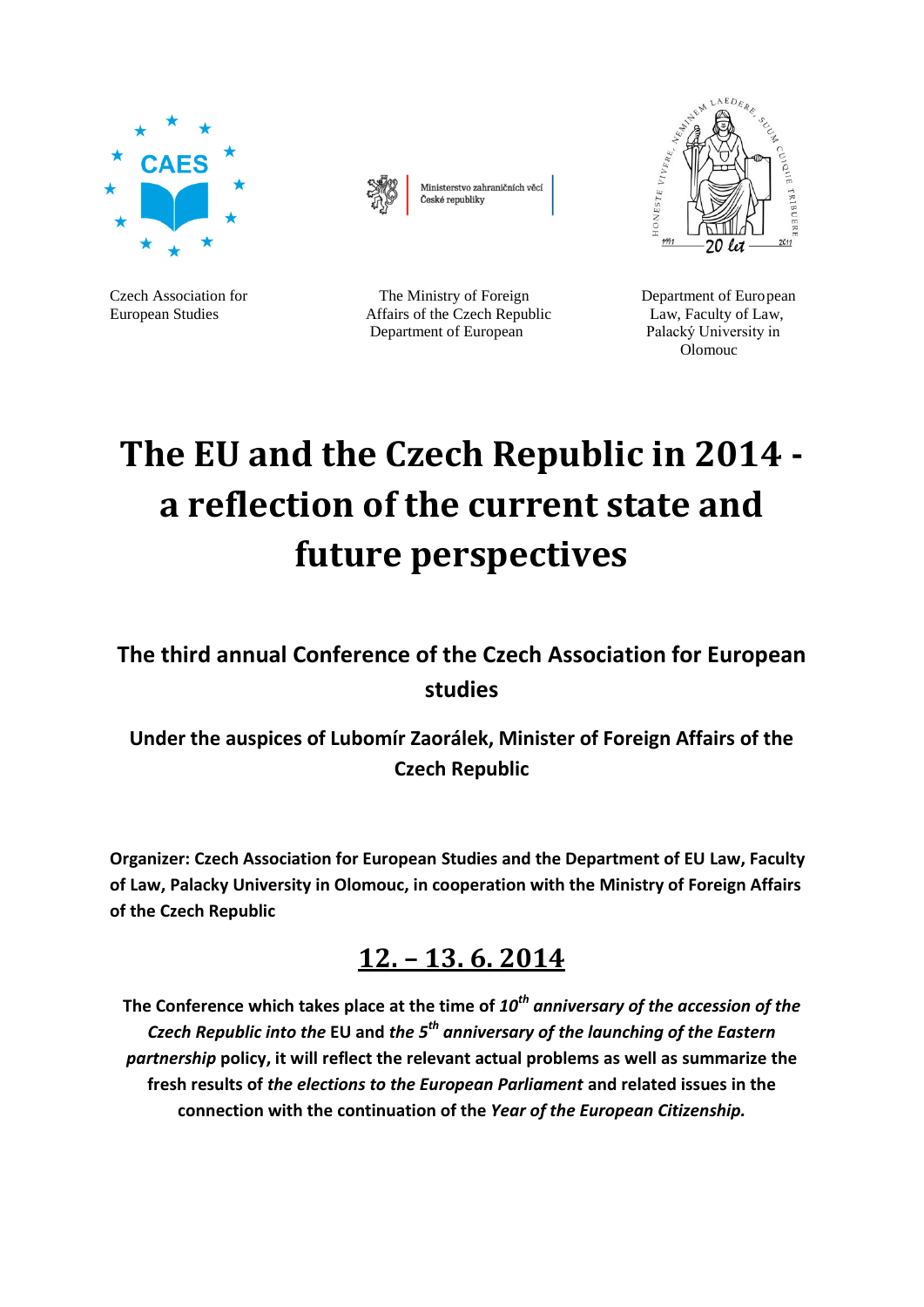# **Preliminary programme**

# **12. June - venue:**

**Ministry of foreign affairs, Grand Hall at the Cernin Palace (Loreta Square 5, Prague 1, 118 00)** 

#### **8.30 - 9.00 registration**

#### **I. Opening of the Conference**

**9.00 – 9.50** Welcome address of As. prof. et As. Prof. JUDr. Naděžda Šišková, Ph.D., President of the Czech Association for European studies, Jean Monnet Chair, Head of the Department of European law, Faculty of law, Palacky University Olomouc

> prof. Ing. Petr Drulák, Ph.D., First Deputy Minister of Foreign Affairs of the Czech Republic

> *"The Czech Republic and the EU in the turning year and the crucial times – the new challenges and reflections."*

> Jan Michal, Head of the Representation of the European Commission in the Czech Republic…to be confirmed

# **II. European Parliament and national parliament´s, principles of their cooperation. Considerations about the fresh results of the elections to the EP.**

**10.00 – 11.00 Chair:** As. Prof. PhDr. Běla Plechanovová, CSc.,

(Jean Monnet Chair, Head of the Department of International Relations, Faculty of social sciences, Charles University in Prague)

JUDr. Pavel Telička (former commissioner)

*"The elections to the European Parliament, 10 years after the accession to the Union."*

Ing. Bc. Miroslav Krejča, CSc. (Head of the Committee of European affairs of the Senate of the Czech Republic)*… to be confirmed*

Mgr. Ondřej Benešík (Head of the Committee of European affairs of the Chamber of Deputies of the Czech Republic)… *to be confirmed*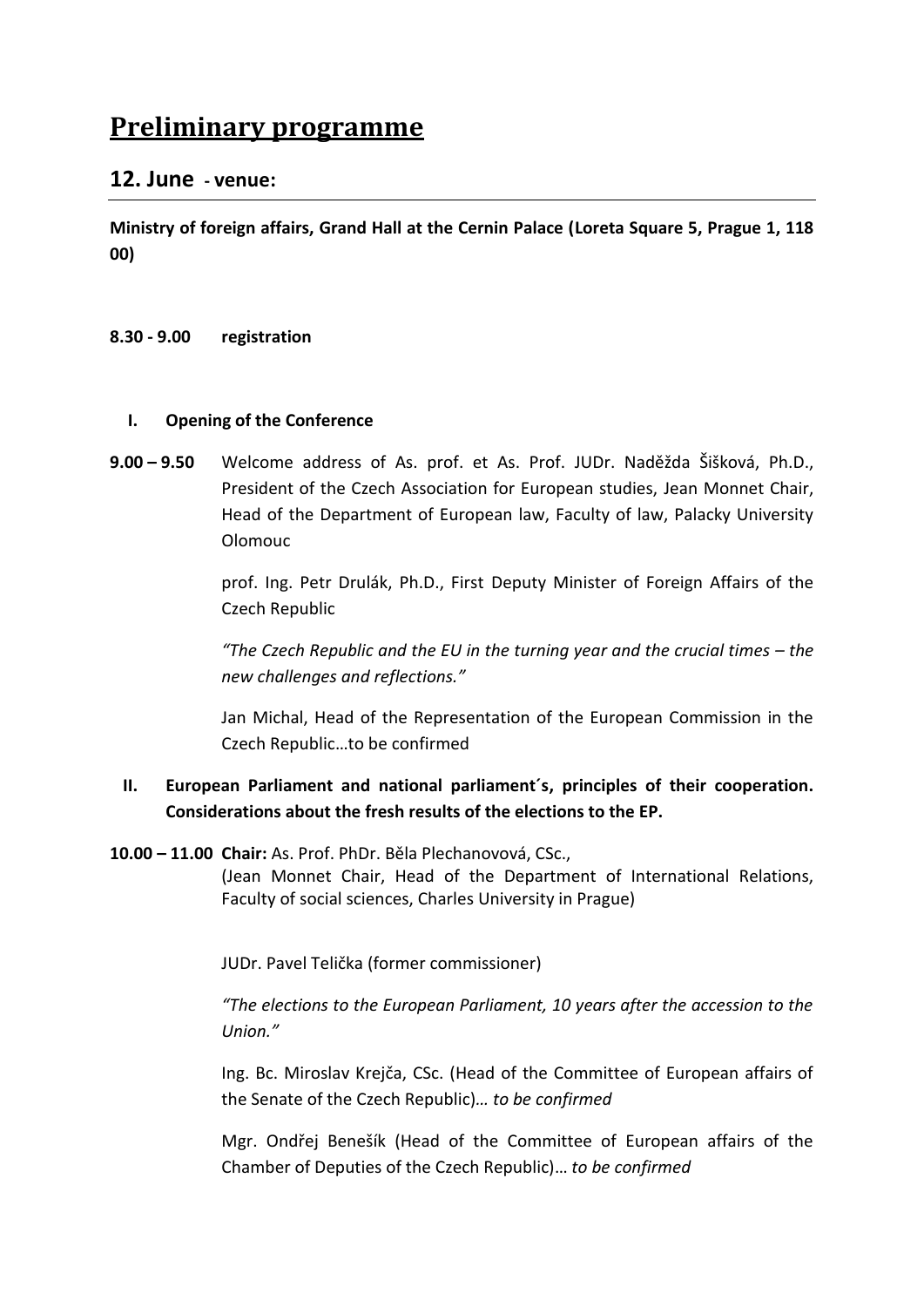#### **11.00 – 11.30 Coffee break**

- **III. Modification of the Establishing Treaties of the EU and other constitutional aspects. The reform of the institutions and the new redistribution of powers between the EU and the Member States, the position of the Czech Republic**.
- **11.30–12.40 Chair:** JUDr. Jiří Georgiev, Ph.D. (Managing director of the administrative section of the Ministry of Agriculture of the Czech Republic)

prof. Dr. Fausto de Quadros (Department of Administrative Law, European Law and International Law, Jean Monnet Chair in EU law, Faculty of law, University of Lisbon)

*"Europe after the economic crisis: towards a political Union."*

prof. Takis Trimidas (Professor Takis Tridimas, Chair of European Law, Director, Centre of European Law, The Dickson Poon School of Law, Somerset House East Wing, King's College London) …

JUDr. Lenka Pitrová, CSc (Government office of the Czech Republic, Head of the Department of conceptual and institutional issues)

*" The new trends in the modification of the content of the primary law of the EU."*

Ing. Lubor Lacina, Ph.D. (Jean Monnet Chair in European Economic Studies Euroteam member Jean Monnet Center of Excellence Mendel University in Brno)

*"Ex-ante Coordination of Economic Policies in Eurozone - Impact on Czech Republic Mendel University in Brno, Jean Monnet Centre of Excellence."*

#### **12.40 – 13.00 Discussion**

**13.00 – 14.00 Lunch**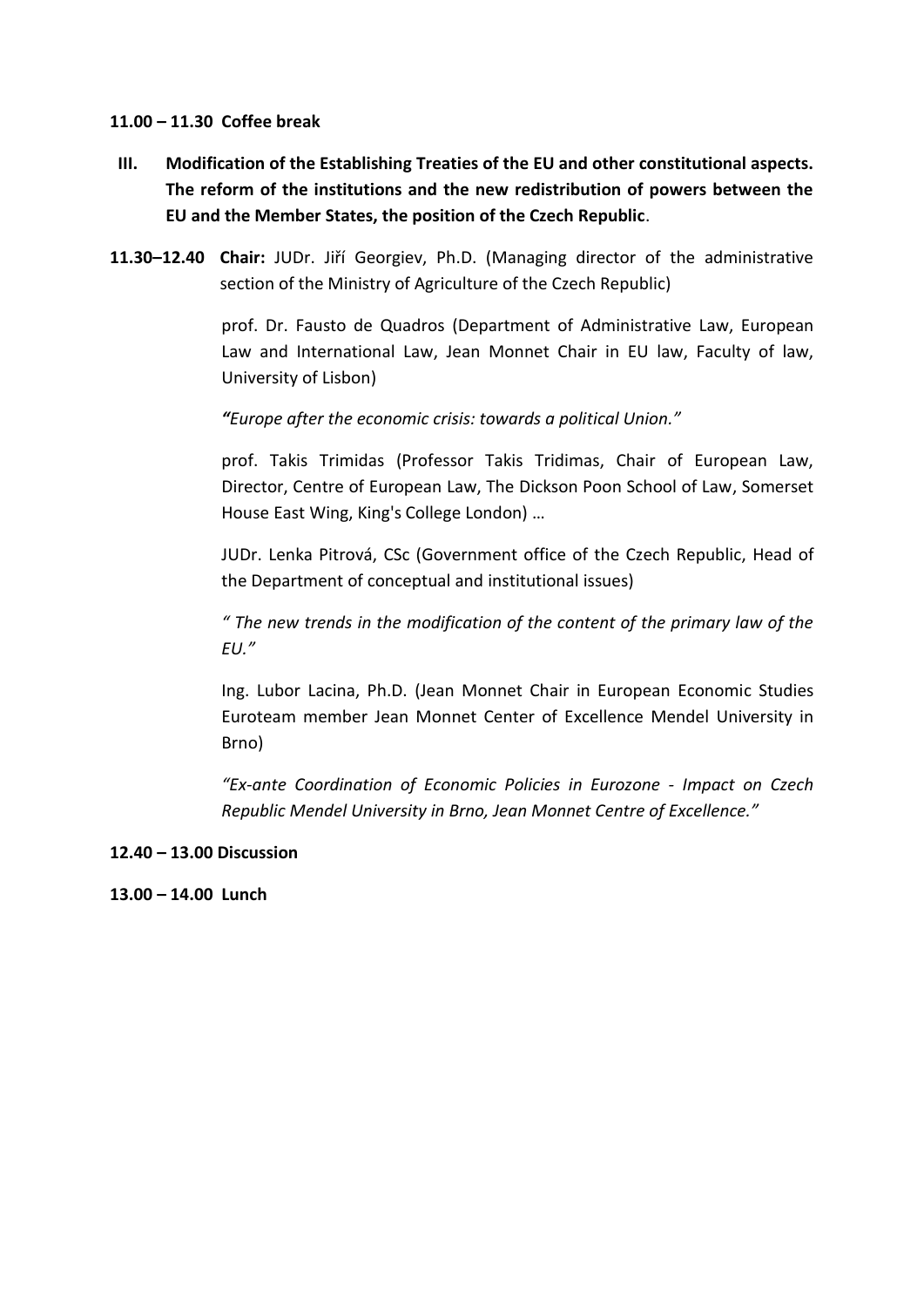- **IV. European citizenship and human rights. The deepening of other elements of the citizenship dimension of the Union (in connection with the continuation of the Year of the European Citizenship).**
- **14.00-15.30 Chair:** As. Prof. JUDr. Naděžda Šišková, Ph.D. (Jean Monnet Chair,Head of the department of European law, Palacky University in Olomouc, President of the Czech Association for European studies)

JUDr. Ing. Jiří Zemánek, CSc. (Judge of the Constitutional Court of the Czech Republic)

*"The Identity – building and democratic legitimacy beyond the national state: the role of European citizenship."*

Dr. Alexander Balthasaar (Director, Institute for state organization and administration reform, Austrian federal Chancellery, Vienna)

*"Cultural, religious and humanist inheritance of the Europe"* 

As. Prof. JUDr. Josef Blahož, DrSc. (Institute of state and law of the Czech Academy of Science)

*"European Union and Welfare (Social) State - Reforms and Transformation."*

#### **15.30-16.00 Coffee break**

Univ.-Prof. Dr. Werner Schroeder, LL.M. (Head of the Institute, Institute for European and international law, University of Innsbruck)

*"The EU and the Rule of Law - Dealing with a Rule of Law Crisis in the Member States."*

Prof. JUDr. Pavel Šturma, DrSc. (Head of the Department of the International law, Faculty of law, Charles University in Prague)

*""Protection of Fundamental Rights in the EU: how many levels?"*

JUDr. Emil Ruffer, Ph.D. (Head of the Department of European law, Ministry of Foreign affairs of the Czech Republic)

*"The accession of the EU to the Convention of Human Rights and Fundamental freedoms."*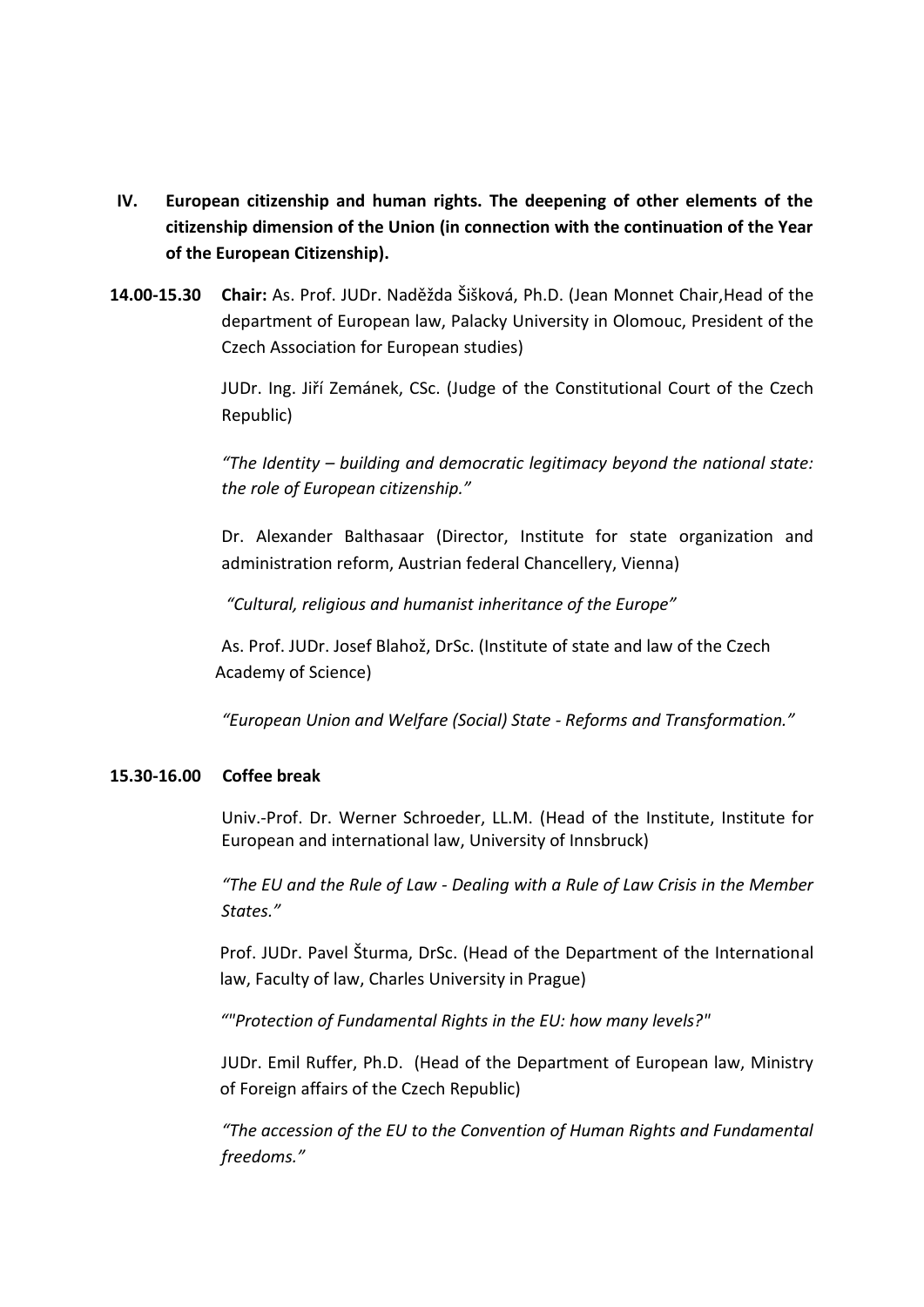**17.30 Award ceremony** – alumni ceremony of decoration by the awards of the Czech Association for European studies

#### **18.00 Glass of wine**

#### **13. June – venue:**

**Ministry of foreign affairs, Grand Hall at the Cernin Palace (Loreta Square 5, Prague 1, 118 00)** 

- **V. The EU, the Czech Republic and external relations. Perspectives of the Eastern partnership. The destiny of the EU – Ukraine Association Agreement. The Association Agreements with other states of Eastern Partnership.**
- **9.00 – 10.00** Chair: As. Prof. Vlasta Kunová, CSc. (vice-rector of Paneuropean University in Bratislava, President of the Slovak Association for European studies, Jean Monnet Chair)

PhDr. Petr Mareš, CSc. (Ambassador for the Eastern Partnership of the Ministry of foreign affairs of the Czech Republic) …

As. Prof. Falalieieva Liudmyla Ph.D., (Academy Advocacy of Ukraine, Kiev)

"*Adaptation of the Eastern Partnership to the new geopolitical realities: legal aspects."*

prof. Kuznetcova Natalie (prof. of the Department of civil law Kiev National University Schevchenko)

*"The reform of the judicial system of the Ukraine – in accordance with the standarts od the quality of justice."*

#### **10.00 – 10.20 Discussion**

#### **10.30 – 11.00 Coffee break**

As. Prof. Olena Zakharova (Department of Justice, Kiev National University Schevchenko)

*"The access to justice and its integral parts under the Ukrainian legislation."*

As. Prof. Oksana Grabovska (Kiev National University Schevchenko)

*"European Convention on the protection of human rights and fundamental freedoms and its application in the civil proceedings of the Ukraine."*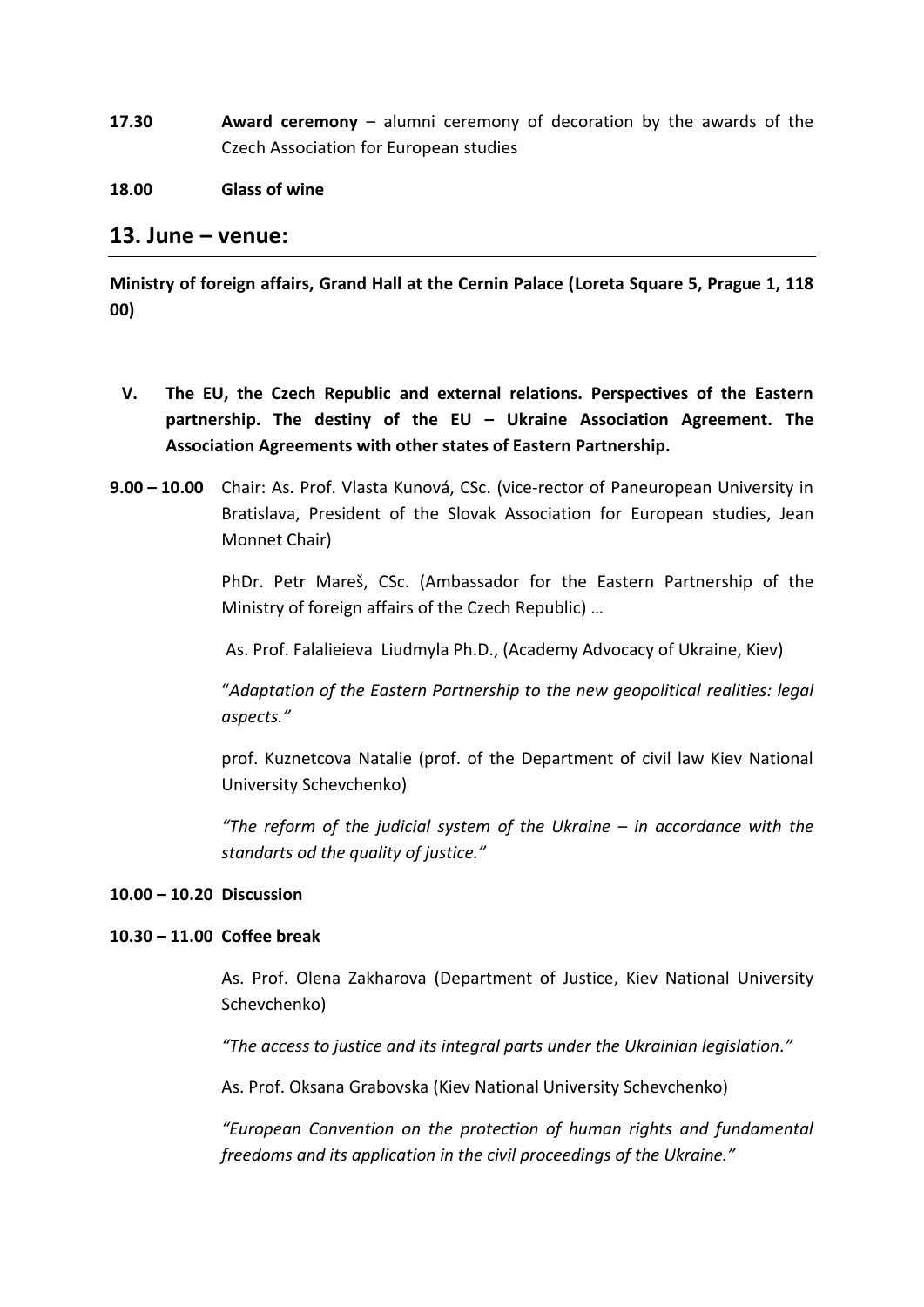As. Prof. Lydia Gruzinova (Academy Advocacy of Ukraine, Kiev)

*"Influence of EU law on the reformation of the labour legislation of Ukraine."*

Dr. Valentyna Goncharuk (member of the Kiev Bar Association)

*"Legal protection of citizens in civil proceedings."*

# **12.30 – 13.00 Discussion and conclusions**

- **13.00 Lunch**
- **14.00 End of the Conference**